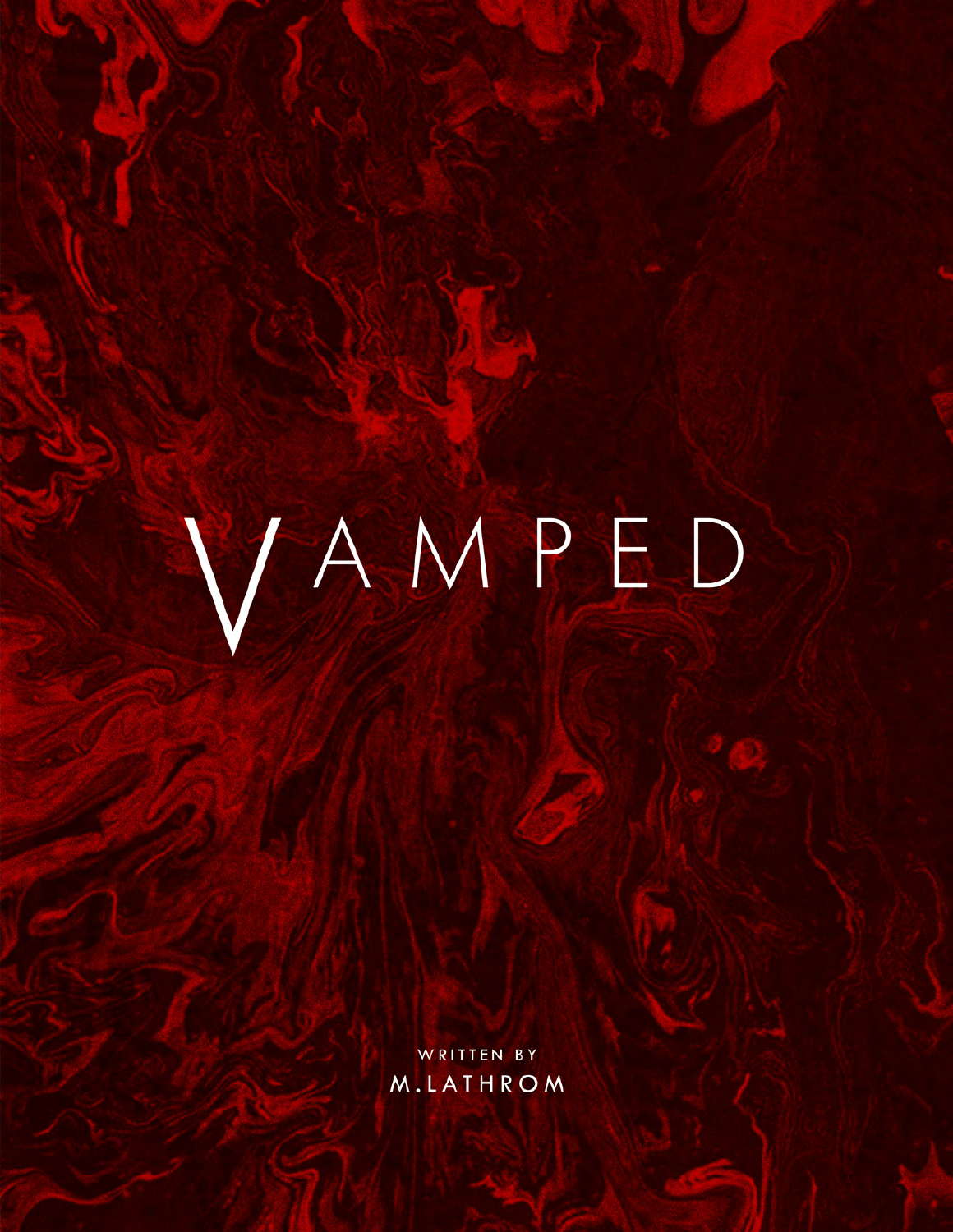# VAMPED

Written by

Matt Lathrom

mlathrom@gmail.com 310-569-0719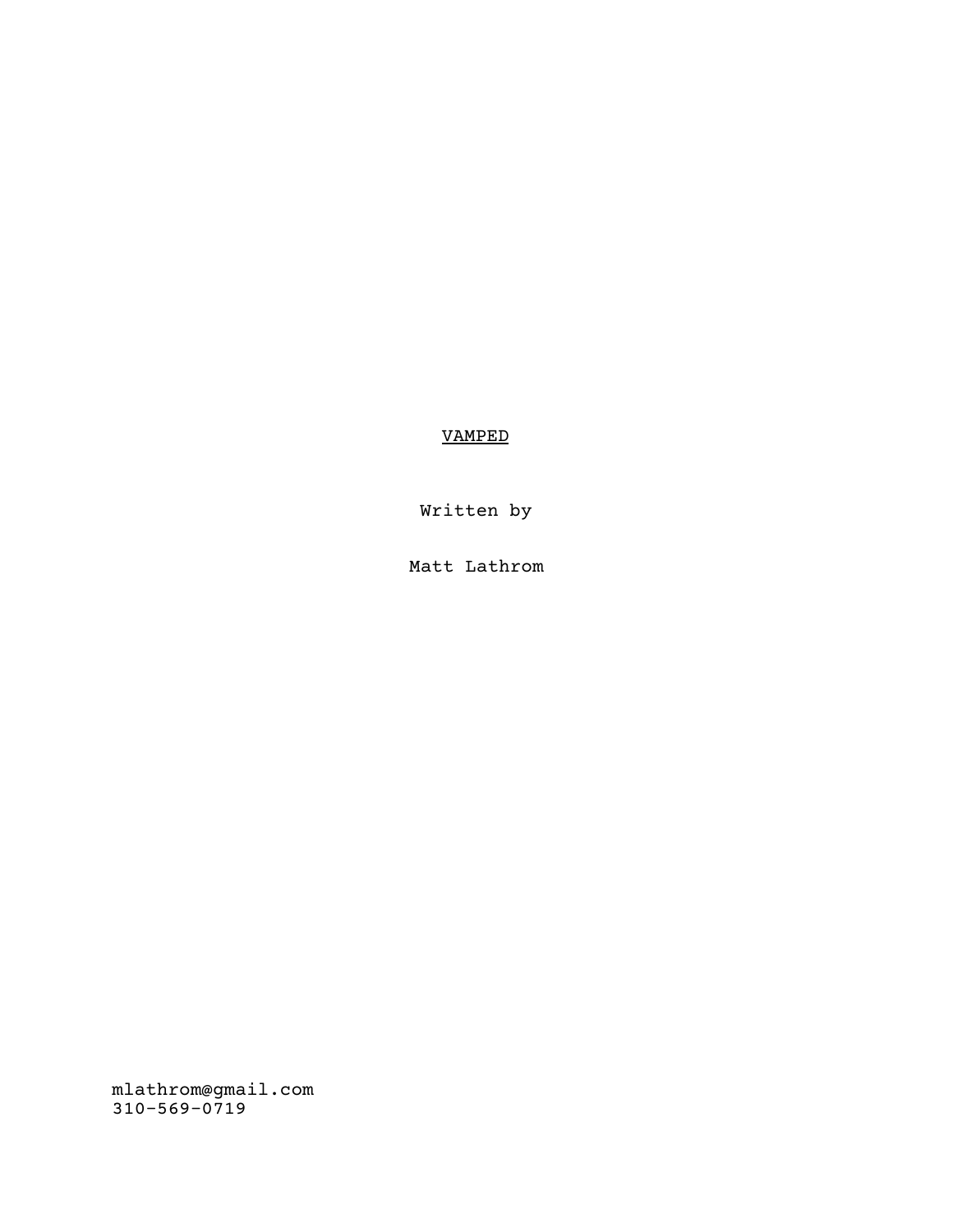FADE IN:

**EXT. ALLEY - NIGHT**

CYLUS (18), emo bordering on goth, leans against the brick wall. He paces a bit, the back against the wall. He taps his leg, impatient.

A metal door opens a few feet away

FRED (38), portly and scruffy, hangs in the doorway. He wears a big doctor's coat over his dad slacks and polo shirt.

FRED

Cylus Anders?

CYLUS Yeah, yeah. Doctor Fred, right?

He motions for Cylus to come in.

Cylus' eyes light up, he hurried in. Casual, almost bored, Fred rolls his eyes. He scans the alley, then closes the door behind him.

#### **INT. OFFICE - CONTINUOUS**

Cylus walks around the room. There's a dentist's chair with straps, no instruments.

Fred motions to the chair. Cylus sits.

Fred plops down behind the desk.

CYLUS So, what do I gotta do? Haha.

Cylus shift in his chair, taps his feet. Excitement in his eyes.

FADE IN:<br>
EXT. NLLTY - WIGHT<br>
CYLUS (18), emo bordering on goth, leans against the brick<br>
vall. Me paces a bit, the back against the wall. Me taps his<br>
leg, impatient.<br>
A metal door opens a few feet away<br>
FRED (38), portly FRED I'm going to ask you a series of questions. Answer them to the best of your knowledge and we'll go from their, m'kay.

CYLUS Yeah, yeah, yeah. Sounds good.

Fred slides the fast food bags off his desk and into the trash. Pulls a packet from the desk drawer. Flips the first page.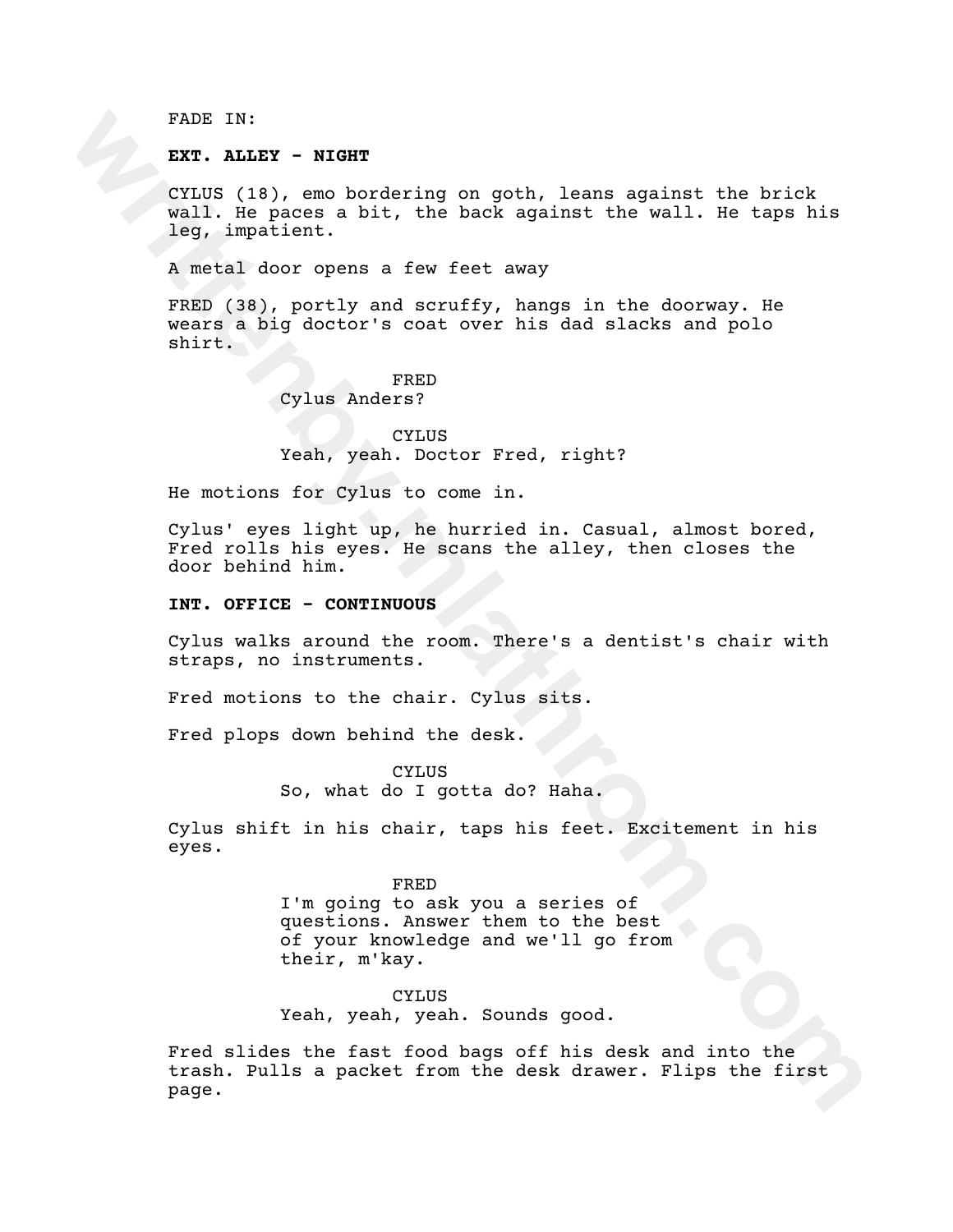He clears his threat.

He speaks with routine monotone.

FRED Do you or anyone in your immediate family suffer from a blood disease?

# CULUS

No.

FRED Do you or anyone in your family descend from k nine, specifically wolf lineage?

Cylus pauses in confusion.

CYLUS Uh. Is that even possible?

FRED Just answer the question.

CULUS Uh, no, I'm not a dog.

Fred makes a note in the papers. Turns the page.

#### FRED

What is your understanding of the concept of eternity?

Cylus scoffs.

CYLUS I don't know, a sideways right from math class. Look, I'm paying you.

Cylus slaps an envelope on the table.

# CYLUS (CONT'D)

**We cleare his threat.**<br>
We move a myone in your immediate<br>  $\frac{1}{2}$  move you or anyone in your forming<br> **We.**<br> **We.**<br> **We.**<br> **We are the strip of the strip of the strip of the strip of the strip of the strip of the strip** I don't know what these questions are supposed to mean, but it seems like you're just messing with me. Now are you going to take this money and do your job or what?

Fred nods, quenching his irritation.

FRED On more question. Have you ever killed anyone.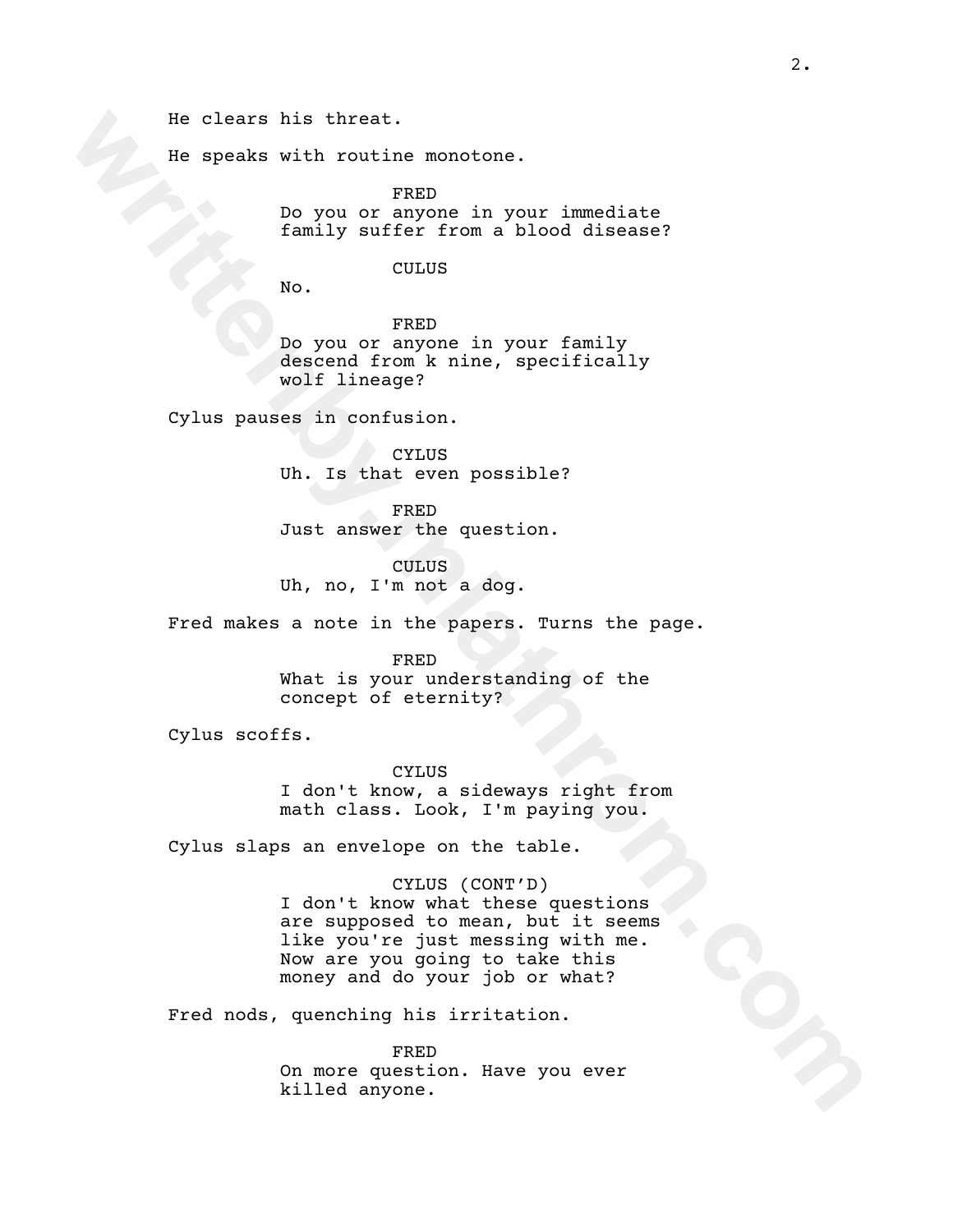Cylus opens his mouth to answer--

**cylus opens his mouth to answer-**<br>**And Amore Them heart** and the real head and the common control and the emission of pheromenas.<br>
and the emission of pheromenas,<br> **example in the common pheromenas**.<br> **Parts of the common** FRED (CONT'D) And know that I can hear a heart flutter form 30 feet away. I can smell a change in your perspiration and the emission of pheromones, particularly those associated with fear. Do not lie to me.

Cylus gulps.

CYLUS Uh... y-yes. I have.

Fred stares him down.

CYLUS (CONT'D) It was a uh... a hit and run.

Cylus avoids eye contact.

Fred make a note. Smiles. Takes the envelope of money, shoves it in a drawer.

Fred hops out of his chair, walks around to desk, behind Cylus to the dentist chair in the middle of the room.

He presents it.

# FRED

Have a seat.

Cylus' face goes white. He hesitates.

Fred wears a comforting smile that does anything but.

# CYLUS

R--right.

Cylus crawls out of his seat, Moises over, plants himself in the dentist chair.

Fred straps Cylus' wrists to the chair. Straps his ankles.

He places his hand on Cylus' forehead, guides his head back. Cylus' neck is tense.

Fred runs the strap across Cylus' forehead. Tightens it.

# FRED Are you ready.

Cylus nods frantically.